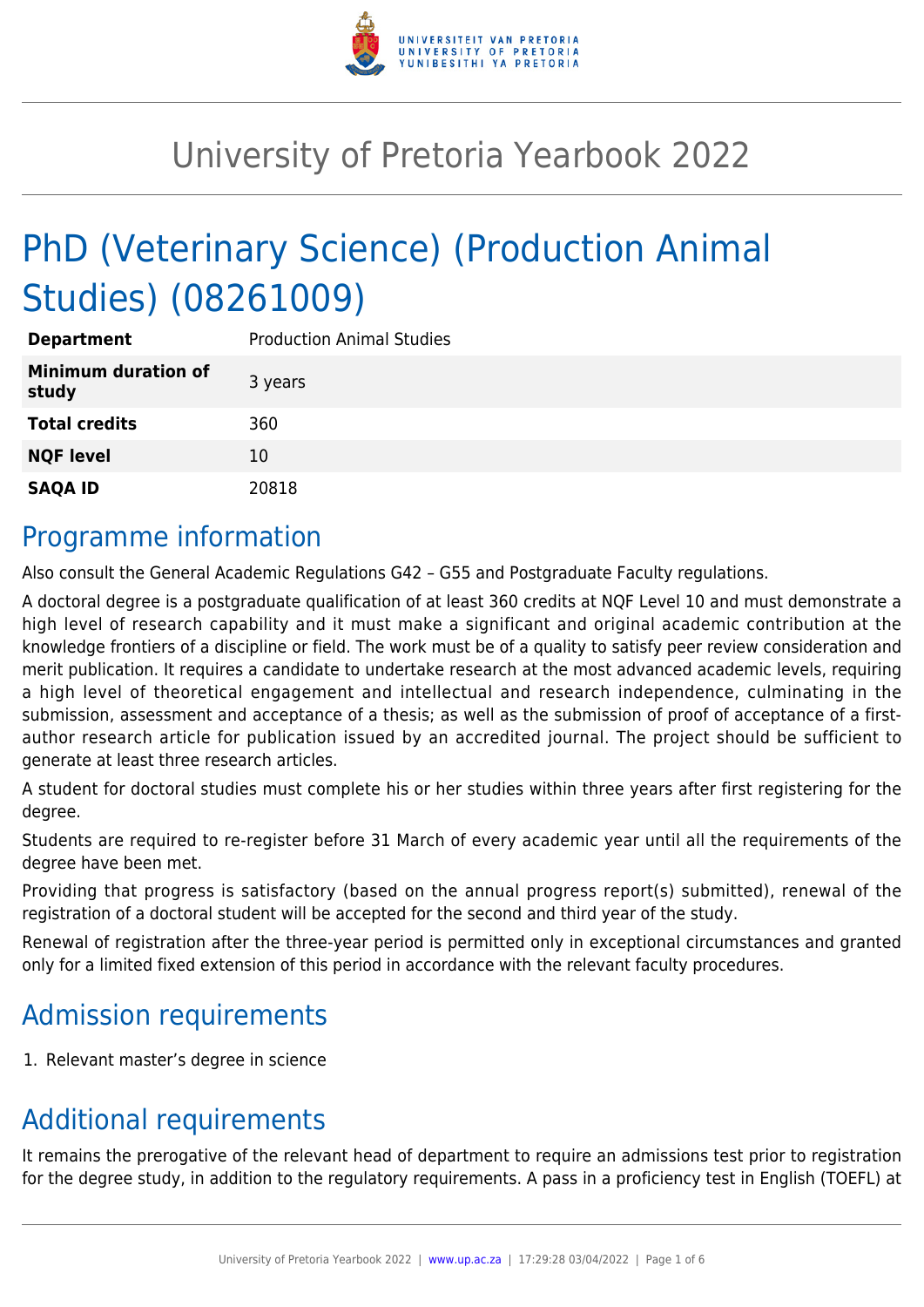

an acceptable level may also be required, especially in the case of international candidates.

# Examinations and pass requirements

Also consult the General Academic Regulations G50

The degree is conferred by virtue of the successful completion of a thesis as well as the submission of proof of acceptance of a first-author research article for publication issued by an accredited journal. The thesis must contain proof of a candidate's ability to conduct original research that contributes to the development of new knowledge and expertise.

A thesis is submitted to the Head: Student Administration, before the closing date for the relevant graduation ceremonies as announced annually (i.e. 31 October or 31 March to qualify for the Autumn- or Spring graduation, respectively), after permission is granted by the supervisor and co-supervisor(s). (Also consult the General Academic Regulation G50 with regard to the submission and technical editing of the thesis).

If a thesis is submitted after the due date specified above, the student takes the risk that the examination of the thesis may be delayed and the student will not be considered for the graduation concerned. A student will only be allowed to graduate if the student has successfully complied with all the requirements for the particular programme.

The thesis will be evaluated by three examiners (for the appointment of the examination panel, consult the General Academic Regulations G50.4.1).

A specific mark for the thesis is not allocated, but the examiner's report should clearly state the recommendation that the thesis be accepted or rejected. Reasons must be provided should the recommendation be that the thesis be rejected.

#### **Faculty PhD Celebration:**

Candidates will be invited immediately prior to their graduation to showcase their work to the faculty, friends and family that they've invited to the event. The faculty will cater for this event and ensure that students and senior management are available for photographic opportunities. Students will be required to be in formal academic attire for the event. It is also recommended, where possible, that supervisors, and faculty management also be in formal academic attire for the event.

#### **Compliance with degree requirements and degree privileges**

Also consult the General Academic Regulation G54.

- i. A doctoral degree will be conferred on a student only after the successful completion of every requirement of each component of the relevant degree programme, including the submission and successful evaluation of the thesis, proof of acceptance of a research publication in an accredited journal, as well as compliance with all the requirements for the particular programme.
- ii. A doctoral degree, including a doctoral degree by virtue of publications, is not deemed to be completed if the electronic version of the thesis or other research-relevant output has not been submitted to the relevant faculty administration prior to the date of closure of the graduation/finalist list for the forthcoming graduation ceremony.
- iii. No one is entitled to any privileges pertaining to a doctoral degree, or a doctoral degree by virtue of publications, before the qualification has been conferred on him or her at a graduation ceremony.
- iv. A doctoral degree, including a doctoral degree by virtue of publications, is not conferred with distinction.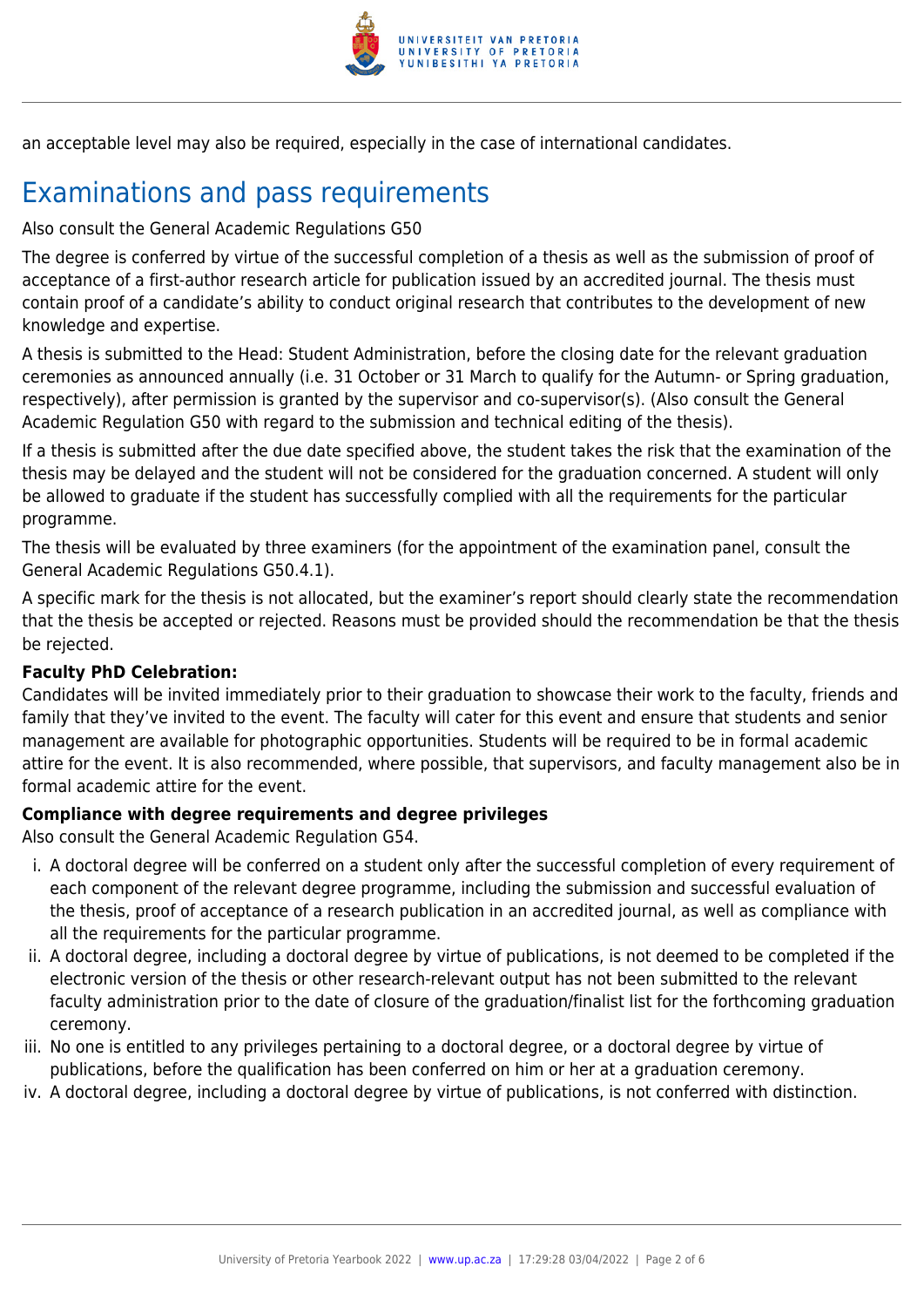

# Research information

Also consult the General Academic Regulations G50.

The main objective of doctoral studies is to enable the candidate to undertake original research that contributes to the development of new knowledge and expertise in all its semi-fractions, under supervision. The basic requirements and expectations of a PhD at the Faculty are:

- i. That the project should have been planned, executed and the results written up by the candidate.
- ii. The findings should make an original, meaningful contribution to science.
- iii. The project should be sufficient to generate three research articles of which at least one must be published to comply with the degree requirements. It is recommended that the second article has been submitted for publication and the third to be in draft format when the thesis is submitted for examination.
- iv. Please note that explicit hypothesis-testing, i.e. experimental work is not necessarily mandatory.

The research topic will be determined in consultation with the supervisor and the relevant head of department, following which the research projects will be approved in terms of Faculty guidelines and the General Regulations. Each candidate must satisfy the relevant head of department that he or she is working at an institution with the necessary facilities, to enable him or her to complete the work as required for the degree, satisfactorily.

Research undertaken by a doctoral student is conducted in accordance with the University's Code of ethics for scholarly activities. All research proposals must be submitted for ethics clearance/approval/exemption to the relevant faculty research and/or research ethics committee. Faculty research ethics committees have the authority to consider and approve or reject research proposals within the guidelines of the general policy.

#### **Retention and preservation of research data**

Also consult the General Academic Regulation G50.

The data generated through research conducted at the University of Pretoria must be managed in accordance with the Research Data Management policy and the related Research Data Management procedure. The policy enables the verification of the research and is aimed at the protection of students, researchers, principal investigators and the University against a variety of disputes concerning published or patented research, and the retention of detailed research records for later access.

Non-disclosure of the contents of a study (Embargo): Where part or all of the contents of the doctoral study must remain confidential, the supervisor will be required to submit an application in writing to the Faculty Postgraduate and Research committee stating the grounds for such a request and indicating the duration of the period of confidentiality. This period would normally not exceed 2 (two) years. The committee considers the application and either approves it or refers it back to the supervisor. The faculty must keep record of the decisions and the embargo, and the information must be shared with the Department of Library Services.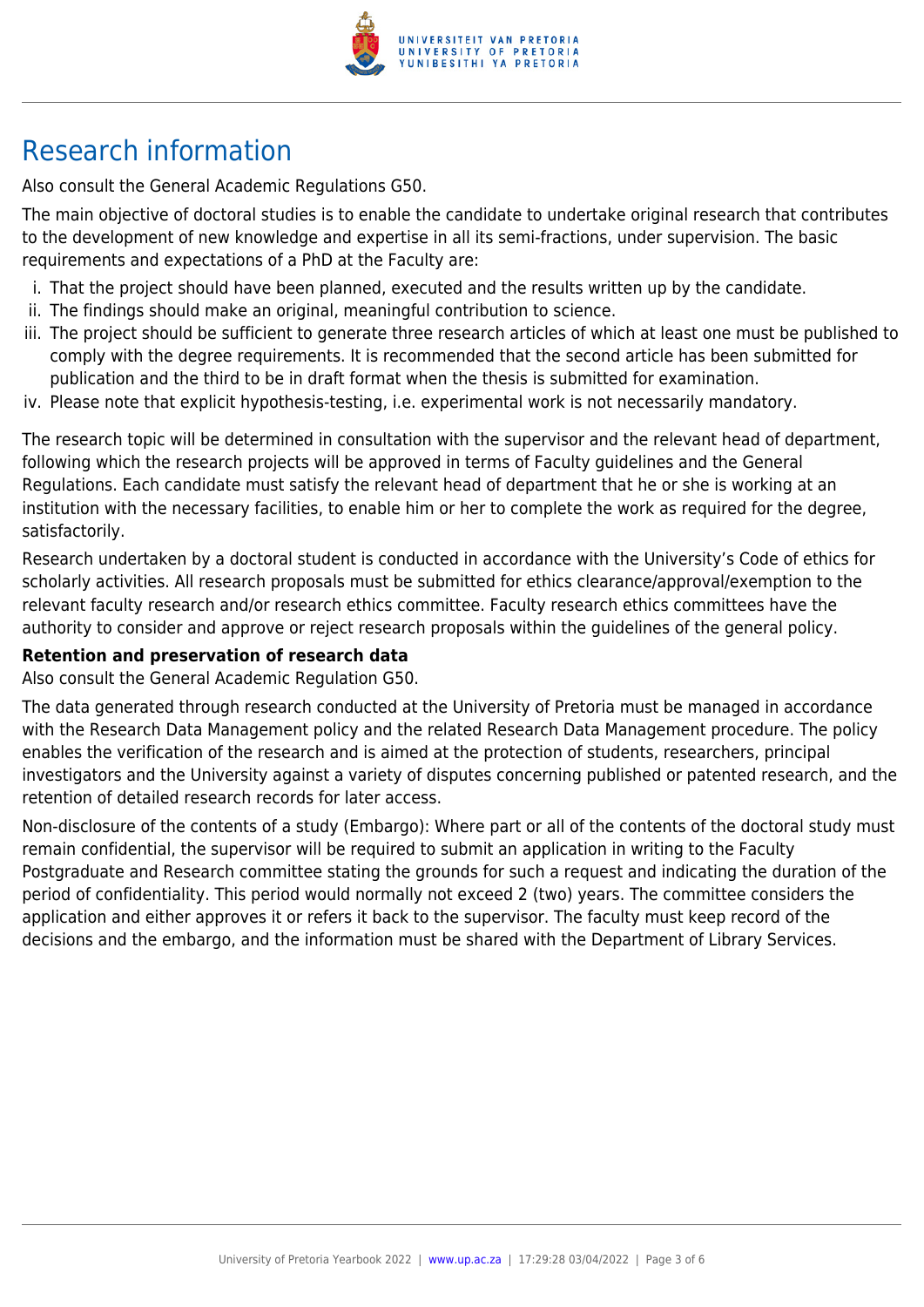

### Curriculum: Year 1

**Minimum credits: 120**

#### **Core modules**

[Thesis: Production animal studies 905](https://www.up.ac.za/mechanical-and-aeronautical-engineering/yearbooks/2022/modules/view/VWE 905) (VWE 905) - Credits: 360.00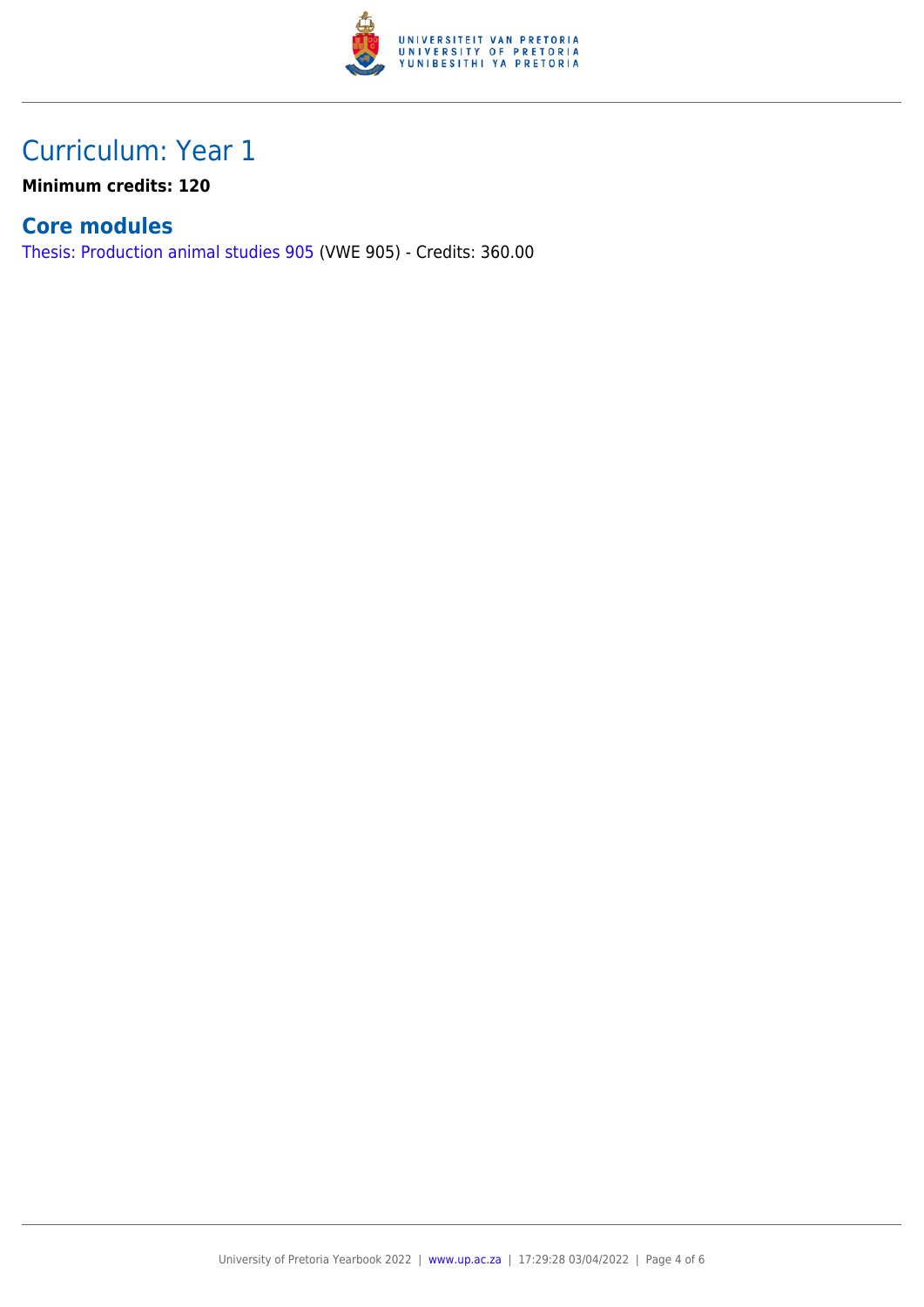

### Curriculum: Year 2

**Minimum credits: 120**

#### **Core modules**

[Thesis: Production animal studies 905](https://www.up.ac.za/mechanical-and-aeronautical-engineering/yearbooks/2022/modules/view/VWE 905) (VWE 905) - Credits: 360.00